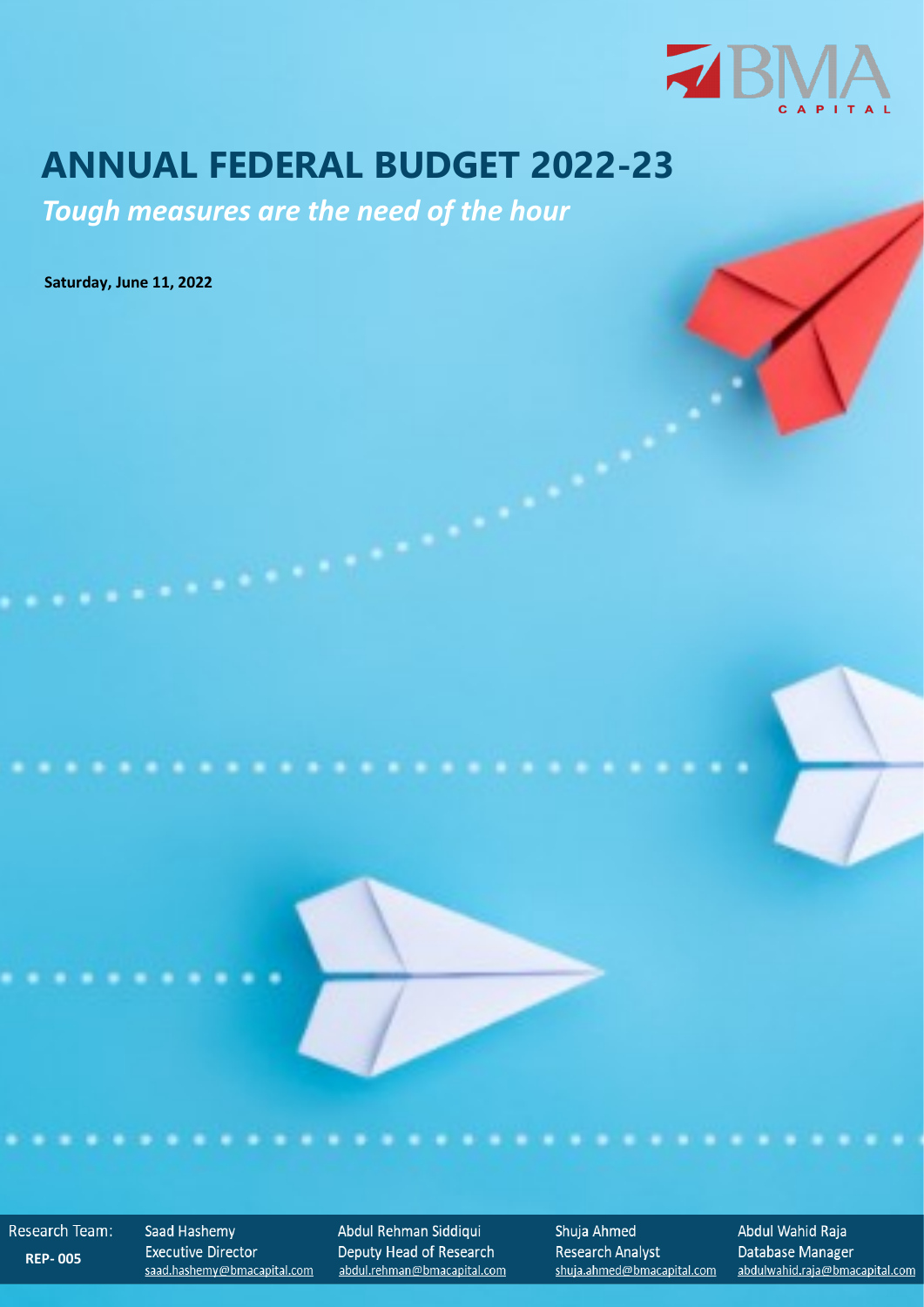## Federal Budget FY 2022-23

## EXECUTIVE SUMMARY

**Time to pull the plug**

**The newly formed coalition government presented its first budget for the upcoming fiscal year yesterday where the prime focus was moving away from the above expected growth said to be achieved in FY22 and more towards economic stabilization and fiscal consolidation. Given how swiftly leading macroeconomic indicators worsened for the country particularly after the turn of the year, it was high time to pull the plug. The incumbent government had repeatedly stressed upon tightening the screws ever since coming into power and that was set in stone when retail fuel prices were revised up by ~40% in a matter of days while electricity base tariffs were hiked by ~47% (to come into effect from 1st July). Similarly, there are increasing chances that a similar adjustment will be seen in gas prices over the next few weeks. Thus, the measures proposed in the budget did not come as a surprise. The idea was clear; to get the IMF on board by reducing the fiscal deficit, targeting the affluent/undocumented and protecting the low-income masses. Though, the measures taken along with hike in energy tariffs/petroleum prices will be inflationary, we can expect the dust to slowly settle down as the year phases out. From the equity market standpoint, we see the budget as a negative development when it comes to sector profitability as all major sectors will be impacted however, the reforms proposed in the real estate sector and roll-back of taxation benefits available to individuals on investments in mutual funds can potentially result in greater flows into the KSE-100 index and we can expect the UIN's, which have long been stuck at around ~250k, to inch up. We expect the budget and recent fiscal plugs to be welcomed by the IMF and the resumption of the program will likely bring back flows and enthusiasm into the local bourse. We remain bullish on Banks, E&P's, Fertilizers, Textiles and IT.** 

**Revenue targets jacked up to PKR 9.0Trn:** After the monetary tightening drive that the SBP had embarked upon roughly 6 months ago, it was time to bring the fiscal tools into the act. Though, fiscal tightening had already started when energy subsidies were rolled back, the budget announcement only reaffirmed that fiscal consolidation is well and truly at play. Putting it into figures, the government aims to collect PKR 9.0Trn over the next fiscal year implying a growth of 13.8% YoY with FBR collection projected to be PKR 7.0Trn while PKR 2.0Trn are to be contributed via non-tax revenue. We would like to flag that these revenue growth targets will move in line with GDP growth and any deviation from the 5% growth target will make it an uphill task to collect the projected numbers. Furthermore, similar to last year, non-tax revenue estimates rely heavily on the collection of petroleum levy (PDL) and Gas infrastructure development CESS (GIDC) which did not turn out to be the case on the back of multiyear high oil prices and will continue to pose a challenge for the government this year as well.

**GDP growth to** *'slow'* **down to 5% in FY23:** Following a robust FY22, where growth exceeded expectations, the opportunity cost was ominously too big to bear for the government on a sustainable basis. The above expected growth brought with it yawning twin deficits, weakened Pak Rupee, dwindling forex reserves and double digit inflation. Going into FY23, the government expects the growth momentum to slightly ease off as domestic demand is curbed but bets on improved management of the twin deficits and increased revenue streams to keep it sustainable in the near term.



**Saturday, June 11, 2022**

| <b>Table 1: Budget Summary</b> |              |              |             |  |
|--------------------------------|--------------|--------------|-------------|--|
| PKR Bn                         | <b>FY22B</b> | <b>FY23B</b> | % Chg.      |  |
| <b>Gross Revenue</b>           | 7,909        | 9,004        | 13.8%       |  |
| Tax Revenue                    | 5,829        | 7,004        | 20.2%       |  |
| Non-Tax Revenue                | 2,080        | 2,000        | $-3.8%$     |  |
| <b>Transfer to Provinces</b>   | $-3,412$     | $-4,100$     | 20.2%       |  |
| <b>Net Revenue</b>             | 4,497        | 4,904        | 9.1%        |  |
| <b>Total Expenditure</b>       | 8,487        | 9,502        | 12.0%       |  |
| <b>Current Expenditure</b>     | 7,523        | 8,694        | 15.6%       |  |
| Dev. Exp. & Net Lending        | 964          | 808          | $-16.2%$    |  |
| <b>Fiscal Balance</b>          | $-3,990$     | $-4,598$     | 15.2%       |  |
| <b>Provincial Surplus</b>      | 570          | 800          | 40.4%       |  |
| <b>Cons. Fiscal Balance</b>    | -3,420       | -3,798       | 11.1%       |  |
| % of GDP                       | $-6.3%$      | $-4.9%$      | $-22.2%$    |  |
| <b>Primary Balance</b>         | -360         |              | 152 142.2%  |  |
| % of GDP                       | -0.7%        |              | 0.2%-128.6% |  |
| GDP (PKR Bn)                   | 53,867       | 78,197       | 45.2%       |  |

Source: Budget in Brief 2022-23

| Table 2: GoP's Macro Forecast           |              |              |  |  |
|-----------------------------------------|--------------|--------------|--|--|
| <b>Description</b>                      | <b>FY22B</b> | <b>FY23B</b> |  |  |
| GDP (PKR Bn)                            | 53,867       | 78,197       |  |  |
| GDP Growth (% YoY)                      | 6.0%         | 5.0%         |  |  |
| Inflation (% YoY)                       | 8.2%         | 11.5%        |  |  |
| Federal Rev. (% GDP)                    | 14.7%        | 11.5%        |  |  |
| Federal Exp. (% GDP)                    | 15.8%        | 12.2%        |  |  |
| Fiscal Bal. (% of GDP)                  | $-6.3%$      | $-4.9%$      |  |  |
| Primary Bal.(% GDP)                     | $-0.7%$      | 0.2%         |  |  |
| Source: Annual Budget Statement 2022-23 |              |              |  |  |

Source: Annual Budget Statement 2022-23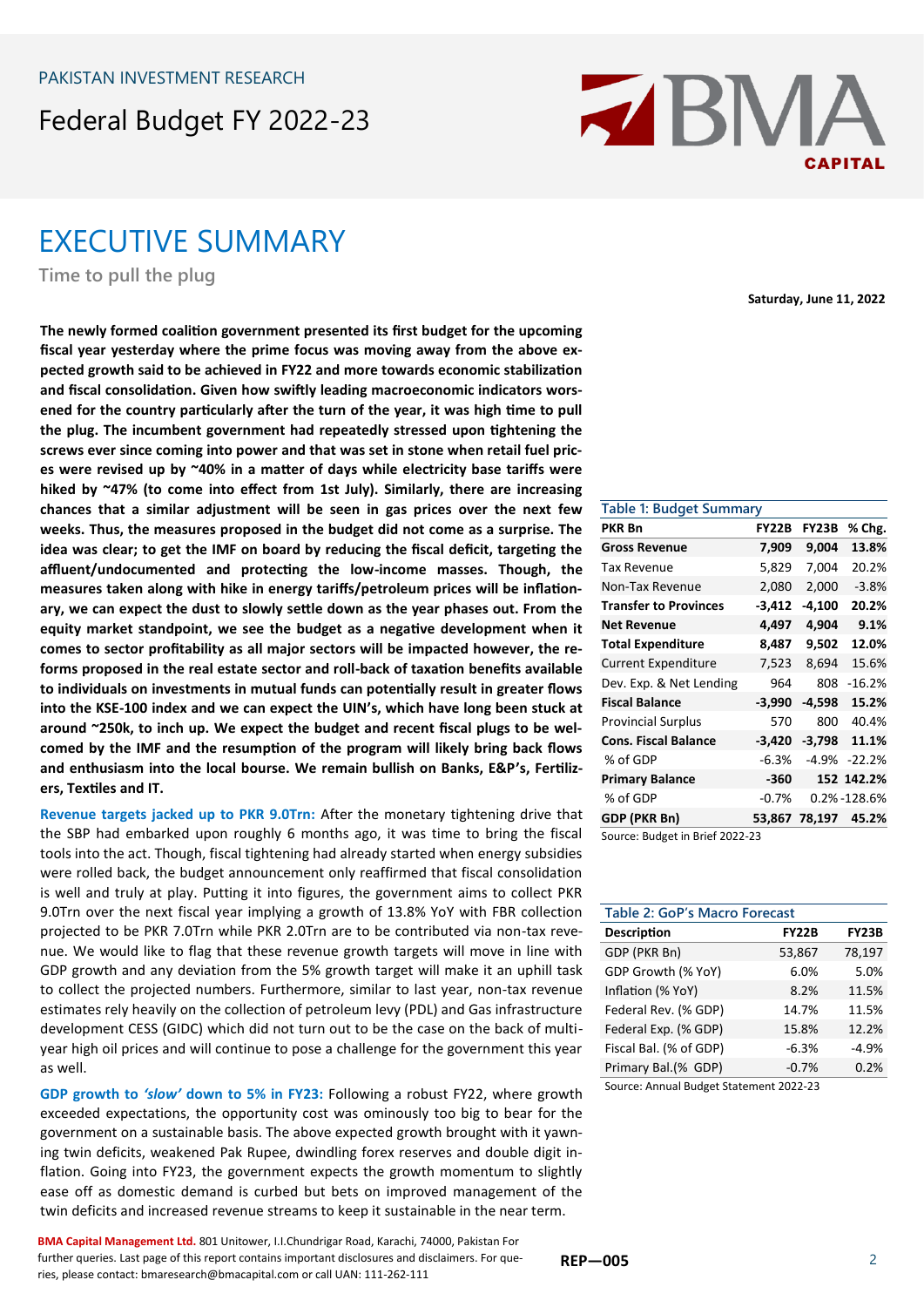

**Market vantage point:** From the equity market perspective, we expect the budget announcement to be negative in terms of profitability as almost all major sectors make profits in excess of PKR 300Mn. Thus, the incremental tax burden of 2% on taxable income alongside the additional 6% tax charge on the banking sector barring the supplementary charge on income from fixed income investments will dampen sentiment. That said, we can expect higher participation in the local bourse following the roll-back of tax incentives on investment in mutual funds by private individuals thus advocating greater direct investment and the incidence of taxation on rental income from immovable properties which will likely slow down flows into real estate and reduce construction activity, in our view. That said, we maintain our liking for local equities in the wake of cheap market multiples, strong earnings growth and robust dividend yields on offer. Our preferential picks remain Banks (HBL, UBL, MEBL, BAFL), E&P's (MARI), Fertilizers (EFERT, FFC, ENGRO), Textiles (ILP, GATM) and Technology (SYS).

# BUDGET AT A GLANCE

**Table 3: FY23 Budget at a Glance**

|          | <b>FY21</b>              | <b>FY22B</b> | FY22R    | % Chg.    | FY23B   | % YoY      |
|----------|--------------------------|--------------|----------|-----------|---------|------------|
| 5,782    | 6,395                    | 7,909        | 7,315    | $-7.51%$  | 9,004   | 23.09%     |
| 3,998    | 4,691                    | 5,829        | 6,000    | 2.93%     | 7,004   | 16.73%     |
| 1,784    | 1,704                    | 2,080        | 1,315    | $-36.77%$ | 2,000   | 52.07%     |
| 7,248    | 7,341                    | 8,487        | 9,066    | 6.82%     | 9,502   | 4.81%      |
| 6,093    | 6,561                    | 7,523        | 8,516    | 13.20%    | 8,694   | 2.09%      |
| 2,620    | 2,851                    | 3,060        | 3,144    | 2.74%     | 3,950   | 25.65%     |
| 1,213    | 1,295                    | 1,370        | 1,480    | 8.05%     | 1,523   | 2.89%      |
| 2,260    | 2,415                    | 3,094        | 3,892    | 25.80%    | 3,221   | $-17.25%$  |
| 1,155    | 780                      | 964          | 550      | $-42.95%$ | 808     | 46.91%     |
| 2,504    | 2,704                    | 3,412        | 3,512    | 2.93%     | 4,100   | 16.74%     |
| 3,278    | 3,691                    | 4,497        | 3,803    | $-15.43%$ | 4,904   | 28.94%     |
| (3,970)  | (3,650)                  | (3,990)      | (4, 263) | 6.84%     | (4,598) | 7.86%      |
| 594      | 242                      | 570          | 500      | $-12.28%$ | 800     | 60.00%     |
| (3, 376) | (3,408)                  | (3,420)      | (4, 763) | 39.27%    | (3,798) | $-20.26%$  |
| (3,970)  | (3,650)                  | (3,990)      | (5,601)  | 40.37%    | (4,598) | $-17.90%$  |
| 896      | 1,323                    | 1,246        | 1,383    | 10.98%    | 1,667   | 20.56%     |
| 3,074    | 2,327                    | 2,492        | 4,218    | 69.26%    | 2,835   | $-32.79%$  |
|          | $\overline{\phantom{a}}$ | 252          |          | $-1$      | 96      | N/A        |
| (756)    | (557)                    | (360)        | (1,607)  | 346.33%   | 152     | $-109.46%$ |
| 41,556   | 47,709                   | 53,867       | 66,950   | 24.29%    | 78,197  | 16.80%     |
|          | <b>FY20</b>              |              |          |           |         |            |

Source: Budget in Brief 2022-23, MoF, BMA Research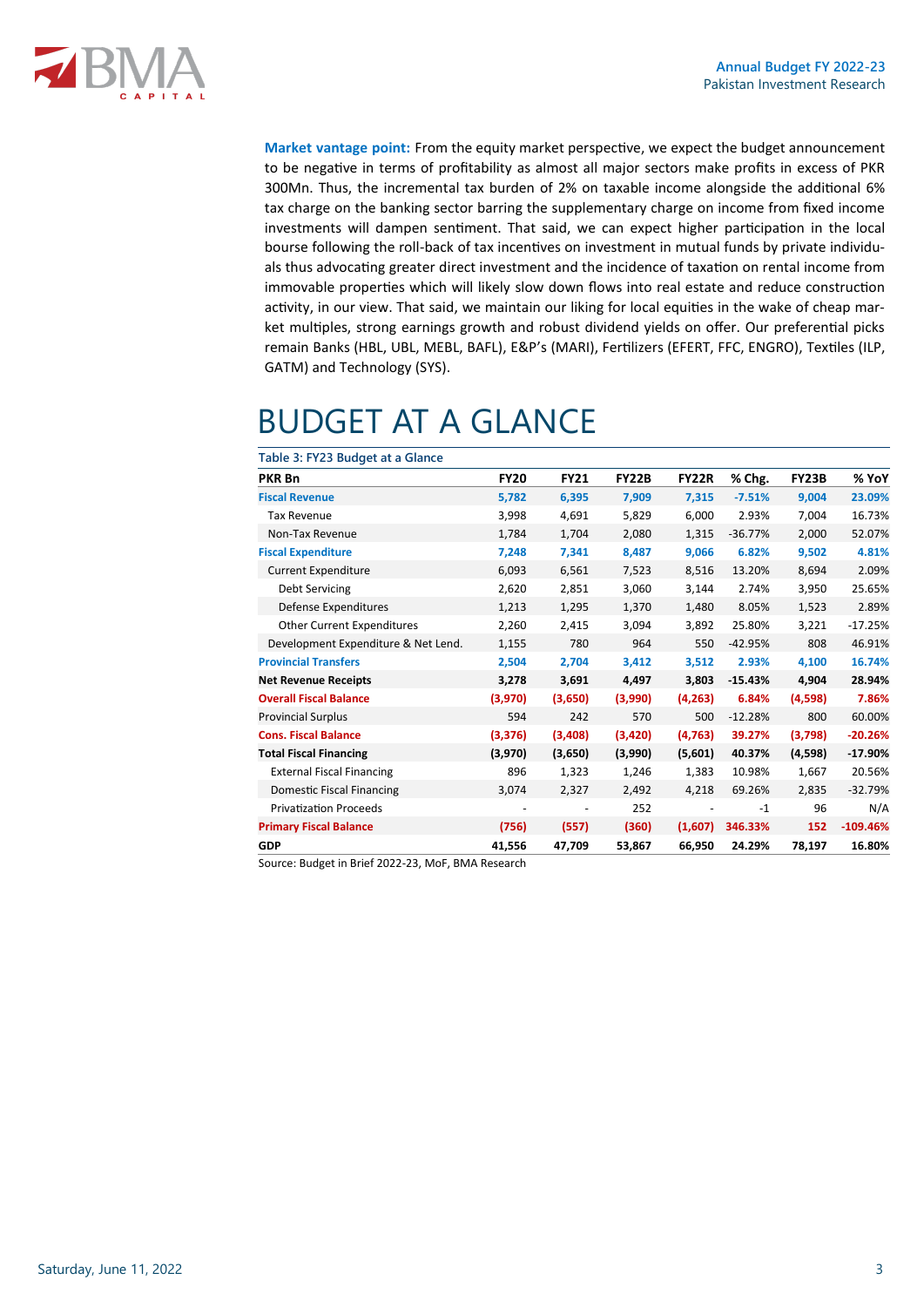

# BUDGET IMPACT ON MARKET & LISTED SECTORS

| <b>Sector</b> | <b>Key Changes</b>                                                                                                                                                                                                                                   | Impact          | Importance      | <b>Our View</b>                                                                                                                                      |
|---------------|------------------------------------------------------------------------------------------------------------------------------------------------------------------------------------------------------------------------------------------------------|-----------------|-----------------|------------------------------------------------------------------------------------------------------------------------------------------------------|
| <b>Market</b> | Companies having net annual income in<br>excess of PKR 300Mn are now subject<br>to pay an additional 2% tax for poverty<br>alleviation                                                                                                               | <b>Negative</b> | <b>High</b>     | Will lead to a decline in corporate profitability.                                                                                                   |
|               | Advance tax on purchase of property to<br>increase from 1% to 2% for filers (5%<br>for non-filers)                                                                                                                                                   | <b>Positive</b> | <b>Moderate</b> | This will divert attention from the real estate<br>sector to more productive sectors.                                                                |
|               | 15% CGT applicable on the sale of im-<br>movable property if holding period is<br>less than 12 months which will decline<br>by 2.5% with each passing year before<br>becoming 0% in Year 6                                                           | <b>Positive</b> | <b>Moderate</b> | Will result in increased documentation of the real<br>estate sector and might direct greater flow of<br>investment into the financial markets.       |
|               | Allowance for initial depreciation has<br>been increased from 50% to 100%                                                                                                                                                                            | <b>Positive</b> | <b>Moderate</b> | This will encourage capital investments and im-<br>prove profitability.                                                                              |
|               | Imposition of regulatory duties on im-<br>ports to protect local industries                                                                                                                                                                          | <b>Positive</b> | <b>Moderate</b> | Will promote import substitution thus reducing<br>import bill and supporting infant industries.                                                      |
| <b>Banks</b>  | Effective tax rate increased to 45% from<br>39%, including super tax. Furthermore,<br>2% poverty alleviation tax has also been<br>imposed                                                                                                            | <b>Negative</b> | <b>High</b>     | This move will sizably increase tax charge for in-<br>dustry players and reduce profitability and thus<br>pay-outs.                                  |
|               | Tax on government securities; if ADR<br>declines to <40%, applicable tax rate to<br>increase from 44% to 55%. If ADR is in<br>range of 40-50%, tax rate to rise from<br>41.5% to 49%. If ADR is above 50%, tax<br>rate will increase from 39% to 47% | <b>Negative</b> | <b>High</b>     | This move will sizably increase tax charge for in-<br>dustry players and reduce profitability particular-<br>ly for banks with ADR of less than 40%. |
|               | 1/2% advance WHT rate to be charged<br>on foreign payment made via debit,<br>credit and prepaid cards for filers and<br>non-filers respectively                                                                                                      | <b>Negative</b> | Low             | Will discourage foreign payments and reduce fee<br>income.                                                                                           |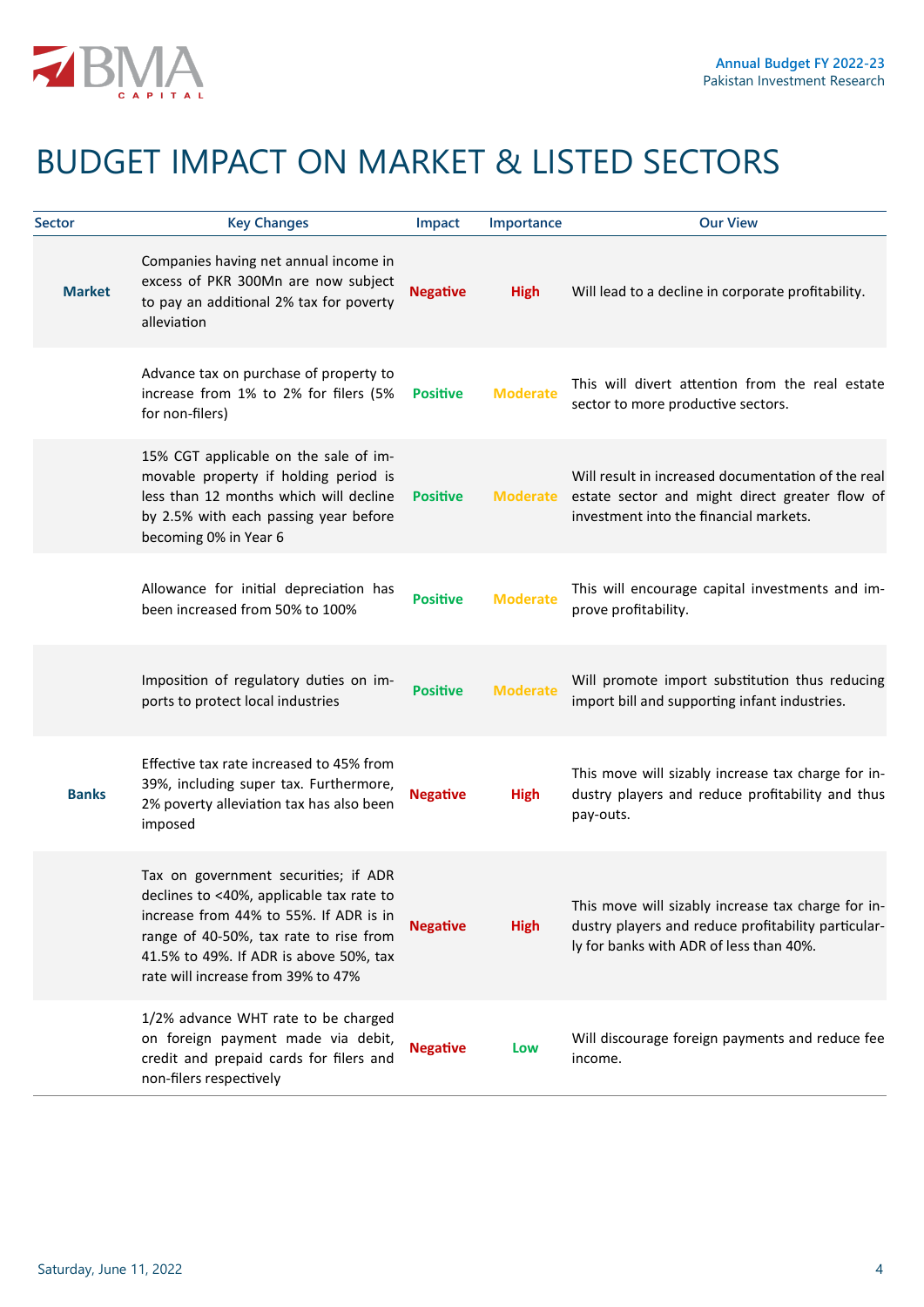

# BUDGET IMPACT ON LISTED SECTORS & ECONOMY

| <b>Sector</b>             | <b>Key Changes</b>                                                                                                                                                                                                                             | Impact          | Importance      | <b>Our View</b>                                                                                                                                 |
|---------------------------|------------------------------------------------------------------------------------------------------------------------------------------------------------------------------------------------------------------------------------------------|-----------------|-----------------|-------------------------------------------------------------------------------------------------------------------------------------------------|
| <b>Power</b>              | Subsidy allocation of PKR 180Bn for<br>IPPs and PKR 225Bn have been set<br>aside to settle DISCOs tariff differential                                                                                                                          | <b>Positive</b> | <b>High</b>     | Will improve cashflow position of IPPs and result<br>in increased recovery rate by the govt.                                                    |
|                           | Sales tax exemptions on the import of<br>machinery, equipment and spares<br>meant for initial installation, BMR or<br>expansion of projects for power gener-<br>ation including hydel, oil, gas, coal,<br>nuclear and renewable energy sources | <b>Positive</b> | <b>High</b>     | This will incentivize industry players to undertake<br>new projects and eventually result in additional<br>generation capacity for the country. |
| <b>E&amp;Ps/OMCs</b>      | PKR 750Bn targeted as Petroleum De-<br>velopment Levy                                                                                                                                                                                          | <b>Negative</b> | <b>Moderate</b> | This can result in further increases in fuel prices,<br>which can cause a decline in volumetric sales.                                          |
| <b>Cement &amp; Steel</b> | Reduction in PSDP allocation to PKR<br>727Bn                                                                                                                                                                                                   | <b>Negative</b> | <b>Moderate</b> | We opine that the said measure would result in<br>reduced construction activity thus leading to low-<br>er demand for cements & steel products  |
|                           | Abolishment of Sales Tax on locally<br>produced coal and import of construc-<br>tion machinery & equipment for under-<br>taking new projects                                                                                                   | <b>Positive</b> | <b>Moderate</b> | This will incentivize industry players to undertake<br>new projects while reducing initial investment<br>outlay.                                |
|                           | 15% CGT applicable on the sale of im-<br>movable property if holding period is<br>less than 12 months which will decline<br>by 2.5% with each passing year before<br>becoming 0% in Year 6                                                     | <b>Negative</b> | <b>Moderate</b> | This might lead to reduced inflows in the real es-<br>tate sector, resulting in a decline in demand for<br>cement and steel products.           |
|                           | PKR 100Bn to be allocated to Water<br>Division for construction of Dams                                                                                                                                                                        | <b>Positive</b> | <b>Moderate</b> | This will result in increased demand for cement<br>and steel products.                                                                          |
|                           | Subsidies for Naya Pakistan Housing<br>Scheme and markup on Naya Pakistan<br>housing loans have been reduced to<br>PKR 1Bn from PKR 33Bn                                                                                                       | <b>Negative</b> | <b>High</b>     | This will result in lower attraction towards new<br>housing projects and thus, have a knock-on impact<br>on demand for cement & steel products. |
|                           | Reduced rate of 3% on provision of<br>REIT management services rendered by<br><b>NCCPL</b>                                                                                                                                                     | <b>Positive</b> | <b>Moderate</b> | The said development will result in greater regu-<br>lated investment in the sector as more people will<br>be able to invest through REITs.     |
| <b>Fertilizer</b>         | PKR 21Bn earmarked for agriculture<br>and food security                                                                                                                                                                                        | <b>Positive</b> | <b>Moderate</b> | This measure will provide much needed price sta-<br>bility in food prices and will ensure timely pro-<br>curement of essential food items.      |
|                           | Sales tax abolished on the procurement<br>of seeds, agricultural equipment, trac-<br>tors, wheat, flour, canola and rice                                                                                                                       | <b>Positive</b> | <b>Moderate</b> | Will reduce input cost for farmers and increase<br>income.                                                                                      |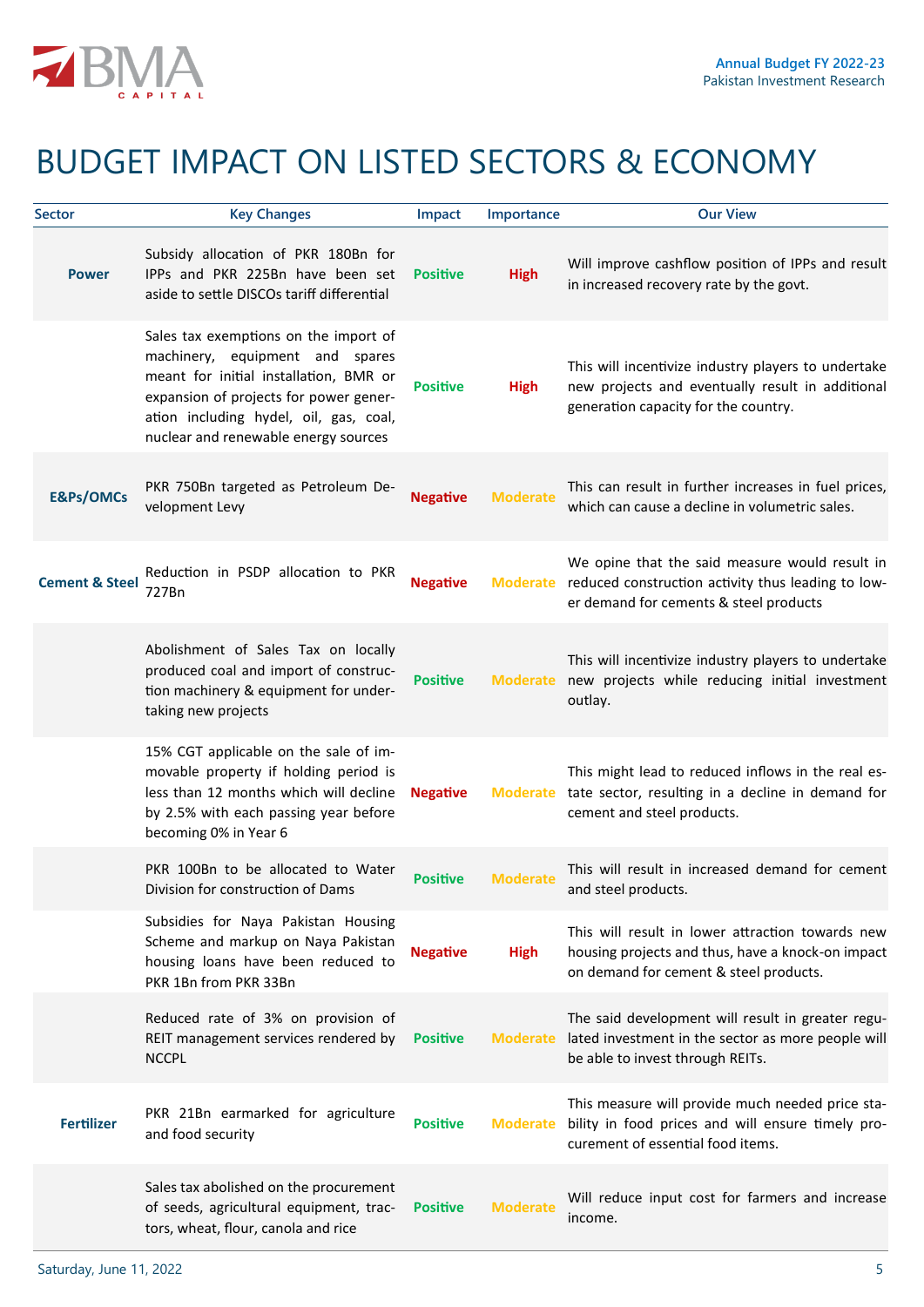

# BUDGET IMPACT ON LISTED SECTORS & ECONOMY

| Sector             | <b>Key Changes</b>                                                                                                                                                                                       | Impact          | Importance      | <b>Our View</b>                                                                           |
|--------------------|----------------------------------------------------------------------------------------------------------------------------------------------------------------------------------------------------------|-----------------|-----------------|-------------------------------------------------------------------------------------------|
|                    | Sales tax on fertilizer increased<br>from 2% to 10%                                                                                                                                                      | <b>Neutral</b>  | <b>Moderate</b> | Will likely be a pass through item and will eventually<br>result in higher urea prices.   |
|                    | Sales tax on feed gas and import of<br>phosphoric acid increased from 5%<br>to 10%                                                                                                                       | <b>Neutral</b>  | <b>Moderate</b> | The increase in GST at output stage will be adjusted<br>against refunds from the govt.    |
|                    | GIDC collection target set at PKR<br>200Bn                                                                                                                                                               | <b>Negative</b> | <b>High</b>     | Will likely alleviate liquidity concerns for industry play-<br>ers.                       |
| <b>Automobiles</b> | Sales Tax reduced on Tractors<br>from 5% to 0%                                                                                                                                                           | <b>Positive</b> | <b>High</b>     | Will lower retail prices and ease liquidity concerns for<br>industry players              |
|                    | Advance tax for non filers in-<br>creased from 100 to 200%                                                                                                                                               | <b>Negative</b> | <b>Moderate</b> | Will lead to contraction in demand due to higher pric-<br>es.                             |
|                    | Increase in sales tax on imported<br>EVs from 12.5% to 17%                                                                                                                                               | <b>Positive</b> | <b>Moderate</b> | Local players will remain competitive as they will have<br>greater pricing power.         |
|                    | Withholding Tax on purchase of<br>vehicles above 1600cc increased                                                                                                                                        | <b>Negative</b> | <b>Moderate</b> | Will lead to contraction in demand due to higher pric-<br>es.                             |
|                    | Levy of 2% Capital Value Tax on<br>motor vehicles if retail price ex-<br>ceeds PKR 5Mn                                                                                                                   | <b>Negative</b> | <b>Moderate</b> | Will lead to contraction in demand due to higher pric-<br>es.                             |
| IT                 | Export proceeds of Computer soft-<br>ware/IT services/IT Enabled ser-<br>vices by persons registered with<br>Pakistan Software Export Board<br>will be subject to a tax rate of<br>0.25% of the proceeds | <b>Positive</b> | <b>Moderate</b> | Reduction in rate by 0.75% will result in higher profita-<br>bility for IT firms.         |
|                    | The government has set aside PKR<br>17Bn to support IT exports                                                                                                                                           | <b>Positive</b> | <b>Moderate</b> | This will provide a much needed push for the sector<br>and enhance exports in the future. |
| Pharma             | Customs duty abolished on 30 Ac-<br>tive Pharmaceutical Ingredients<br>(APIs)                                                                                                                            | <b>Positive</b> | <b>High</b>     | Profitability of pharma companies will increase due to<br>reduced input costs.            |
|                    | DLTL worth PKR 40.5Bn to be re-<br>leased immediately                                                                                                                                                    | <b>Positive</b> | <b>High</b>     | Will ease liquidity constraints for industry players.                                     |
|                    | Advance income tax payable at<br>import stage in case of raw materi-<br>als is proposed to be made<br>'adjustable'.                                                                                      | <b>Positive</b> | Moderate        | Will ease liquidity constraints for industry players.                                     |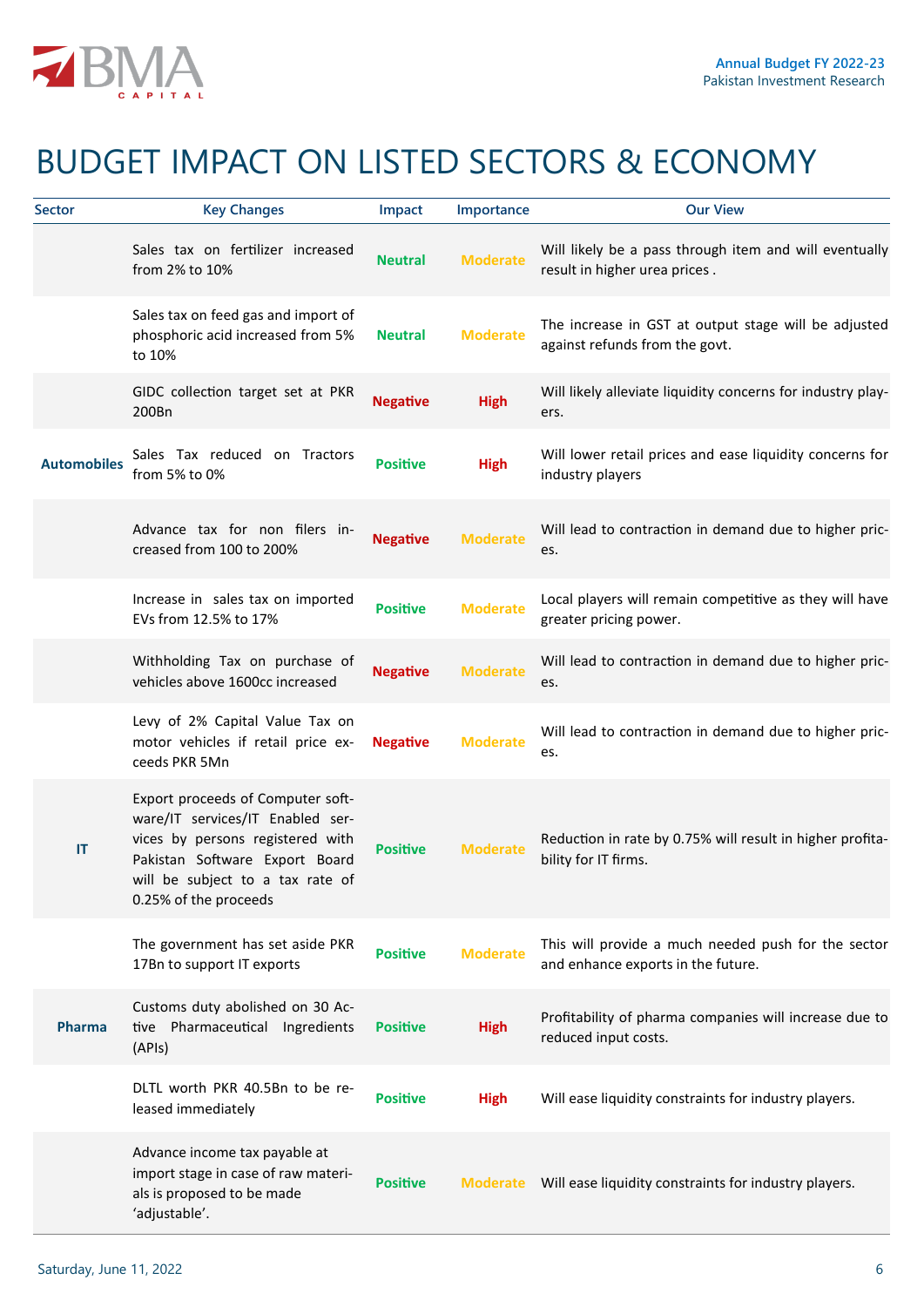

# BUDGET IMPACT ON LISTED SECTORS & ECONOMY

| <b>Sector</b>   | <b>Key Changes</b>                                                                                                     | Impact          | Importance      | <b>Our View</b>                                                                                              |
|-----------------|------------------------------------------------------------------------------------------------------------------------|-----------------|-----------------|--------------------------------------------------------------------------------------------------------------|
| <b>Textiles</b> | Government has allocated<br><b>PKR</b><br>21Bn to ensure seed quality, im-<br>prove acreage and expenditure on<br>R&D  | <b>Positive</b> | <b>Moderate</b> | Higher cotton production could rationalize cotton prices<br>and lift profit margins.                         |
|                 | Rationalization of Regulatory duty<br>on the import of textile machinery<br>and polyester fiber (man-made)             | <b>Positive</b> | <b>Moderate</b> | Will incentivize capital investment in the sector.                                                           |
|                 | DLTL worth PKR 40.5Bn to be re-<br>leased immediately to ease work-<br>ing capital constraints.                        | <b>Positive</b> | <b>High</b>     | Will ease liquidity constraints for industry players and im-<br>prove profitability.                         |
| Food            | Reduction in customs duties on<br>the import of flavoring powders                                                      | <b>Positive</b> | <b>Moderate</b> | This will incentivize import substitution and lower produc-<br>tion costs.                                   |
| <b>Others</b>   | RD on import of optical fibre ca-<br>bles has been increased from 10%<br>to 20% to encourage local manu-<br>facturers. | <b>Positive</b> | <b>Moderate</b> | This will support the local industry by making them more<br>competitive compared to imports.                 |
|                 | 10% sales tax levied on mobile<br>phones having value of more than<br>USD 100 in CKD/SKD condition.                    | <b>Negative</b> | <b>Moderate</b> | Negative for local manufacturers/assemblers of mobile<br>phones as prices will increase.                     |
|                 | Film makers allowed 5 year tax<br>holiday, 10 year tax rebate on ex-<br>port of films and dramas                       | <b>Positive</b> | <b>Moderate</b> | This will encourage production of local content especially<br>drama serials and films in the media industry. |
|                 | Abolishment of sales tax on import<br>of machinery for entertainment<br>industry                                       | <b>Positive</b> | <b>Moderate</b> | This will encourage production of local content especially<br>drama serials and films in the media industry. |
|                 | 8% withholding tax on producers<br>and distributors abolished.                                                         | <b>Positive</b> | <b>Moderate</b> | This will encourage production of local content especially<br>drama serials and films in the media industry. |
|                 | Termination of CD and ACD on<br>import of raw materials of paper<br>sizing industry.                                   | <b>Positive</b> | <b>Moderate</b> | This will reduce input costs for the industry and improve<br>profitability.                                  |
|                 | Tax collection from tobacco indus-<br>try to surge to PKR 200Bn from<br><b>PKR 150Bn</b>                               | <b>Positive</b> | <b>Moderate</b> | This will result in increased prices and reduced consump-<br>tion.                                           |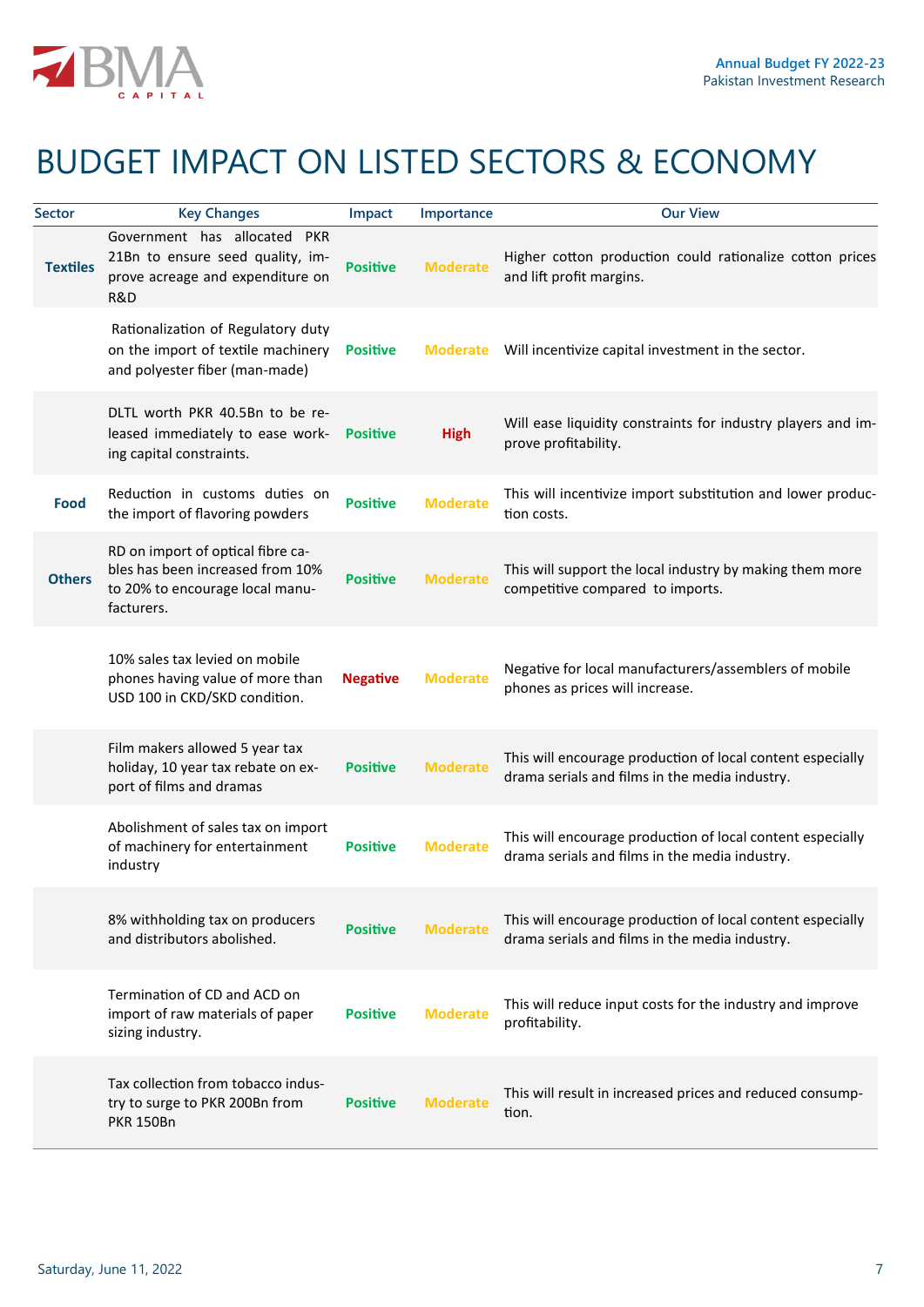

# BUDGET FY22 FOCUS CHARTS

#### **Chart 1: GDP growth to moderate to 5% in FY23 Chart 2: Growth target for FY23**



### **Chart 3: Growth in FY22 exceeded expectations Chart 4: Fiscal deficit (% of GDP)**

**FY22 Target Revised Forcast**





Source: MoF, BMA Research Source: PBS, BMA Research





Source: MoF, BMA Research Source: MoF, Economic Survey, BMA Research Source: MoF, Economic Survey, BMA Research



Source: MoF, Economic Survey, BMA Research Source: MoF, Budget Brief 2022-23, BMA Research

#### **Chart 5: Govt. inflation projections remain elevated Chart 6: Aiming for higher tax collection next year**

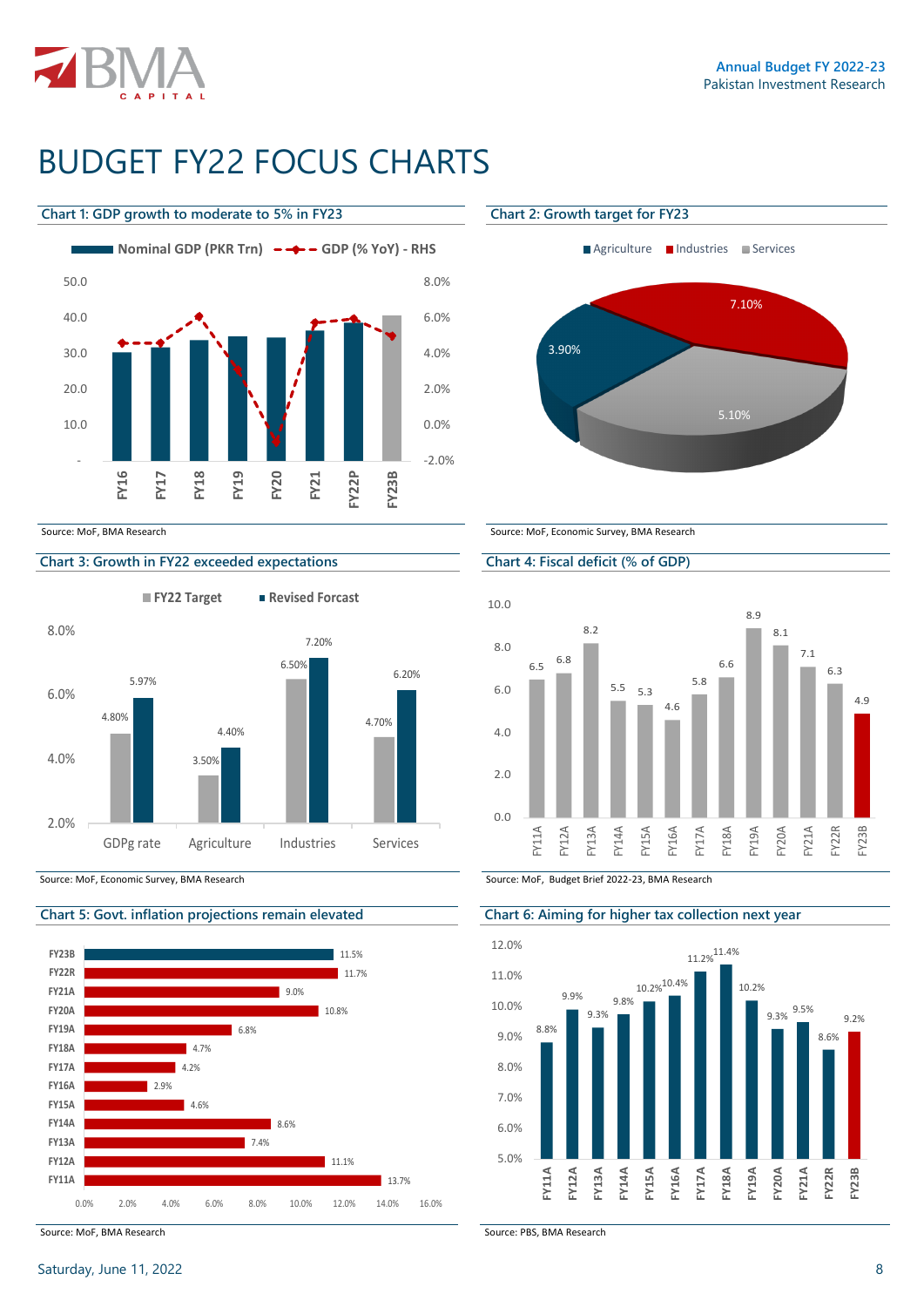

### **Tax revenues to follow the lead of GDP growth**

**FBR collection target scaled up by 20% to PKR 7.0Trn:** The government has earmarked total collection (tax and non-tax) to be slightly over PKR 9.0Trn (↑13.8%) in the upcoming fiscal year. FBR's revenue target is set at PKR 7.0Trn (↑20.2%), of which, the government expects to generate PKR 2,573Bn (↑ 17.9%) through direct taxes while PKR 4,431Bn (↑ 21.5%) are expected to come from indirect means. Surge in direct taxes is expected to be driven by income tax (PKR 2.6Trn; ↑17.8%) while indirect taxes are forecasted to stem from higher custom duty collection (PKR 953Bn, ↑21.4%) and sales tax (PKR 3.1Trn; ↑22.7%). Non-tax revenues, on the flip side, are expected to undergo a slight attrition primarily on the back of lower SBP profits (↓ PKR 350Bn) to PKR 2.0Trn (↓3.8%).

**Heavy reliance on petroleum levy to meet non-tax revenue of PKR 2.0Trn:** The government has slightly trimmed its non-tax revenue collection to PKR 2.0Trn (↓3.8%; PKR 80Bn) compared to the last fiscal year. Despite the revision, the onus continues to remain on how successful the government is in collecting petroleum levy. Note that, the government had earmarked collection of PKR 610Bn from petroleum levy in the last budget which was later revised down by a sizable 78% to PKR 135Bn on the back of multi-year high oil prices and announcement of fuel subsidy by the previous government. This time around, the government has gone a step ahead and projected petroleum levy kitty to rise to PKR 750Bn which we opine to be an uphill task. For that number to be achieved, either the international oil prices will need to come down sharply without adjustment in local retail prices or the retail fuel prices would need to be jacked up by a further 15-20% which would only aggravate inflationary concerns going forward.

| Table 4: Revenue Receipts Target          |                |              |           |              |           |
|-------------------------------------------|----------------|--------------|-----------|--------------|-----------|
| <b>PKR Bn</b>                             | <b>FY22B</b>   | <b>FY22R</b> | % Chg.    | <b>FY23B</b> | % YoY     |
| <b>FBR Tax Revenues</b>                   | 5,829          | 6,000        | 2.93%     | 7,004        | 16.73%    |
| <b>Direct Taxes</b>                       | 2,182          | 2,204        | 1.01%     | 2,573        | 16.74%    |
| <b>Income Tax</b>                         | 2,172          | 2,191        | 0.88%     | 2,558        | 16.74%    |
| Others                                    | 10             | 13           | 27.84%    | 15           | 16.74%    |
| <b>Indirect Taxes</b>                     | 3,647          | 3,796        | 4.09%     | 4,431        | 16.73%    |
| <b>Custom Duties</b>                      | 785            | 817          | 4.08%     | 953          | 16.65%    |
| Sales Tax                                 | 2,506          | 2,635        | 5.15%     | 3,076        | 16.74%    |
| <b>Federal Excise</b>                     | 356            | 344          | $-3.37%$  | 402          | 16.86%    |
| <b>Non-Tax Revenues</b>                   | 2,080          | 1,315        | $-36.77%$ | 2,000        | 52.07%    |
| <b>Levies &amp; Fees</b>                  | 30             | 30           | $-0.37%$  | 35           | 17.61%    |
| Fee Collected by ICT Admin                | 20             | 22           | 9.19%     | 25           | 14.93%    |
| Others                                    | 9              | 8            | $-10.56%$ | 10           | 24.88%    |
| Income from Property & Enterprise         | 266            | 300          | 12.81%    | 280          | $-6.81%$  |
| PTA (3G / 4G) Licences                    | $\overline{4}$ | 4            | $-12.50%$ | 9            | 157.14%   |
| Mark-up (Provinces)                       | 36             | 36           | $-0.69%$  | 40           | 10.91%    |
| Mark-up (PSEs & others)                   | 90             | 90           | 0.00%     | 100          | 11.11%    |
| <b>PSE Dividends</b>                      | 90             | 70           | $-21.94%$ | 80           | 14.29%    |
| Others                                    | 46             | 101          | 118.63%   | 51           | $-49.59%$ |
| <b>Receipts from Civil Administration</b> | 684            | 509          | $-25.64%$ | 354          | $-30.39%$ |
| <b>SBP Profit</b>                         | 650            | 474          | $-27.08%$ | 300          | $-36.71%$ |
| Others                                    | 34             | 35           | 1.90%     | 54           | 55.99%    |
| <b>Misc. Receipts</b>                     | 1,101          | 477          | $-56.72%$ | 1,331        | 179.32%   |
| Petroleum Levy                            | 610            | 135          | $-77.87%$ | 750          | 455.56%   |
| GIDC                                      | 130            | 25           | $-80.77%$ | 200          | 700.00%   |
| Royalty on Natural Gas                    | 65             | 60           | $-7.69%$  | 70           | 16.67%    |
| Royalty on Crude Oil                      | 35             | 40           | 14.29%    | 46           | 15.00%    |
| Others                                    | 261            | 217          | $-17.04%$ | 265          | 22.41%    |
| <b>Total Fiscal Revenues</b>              | 7,909          | 7,315        | $-7.51%$  | 9,004        | 23.09%    |

Source: Budget in Brief FY22-23, MoF, BMA Research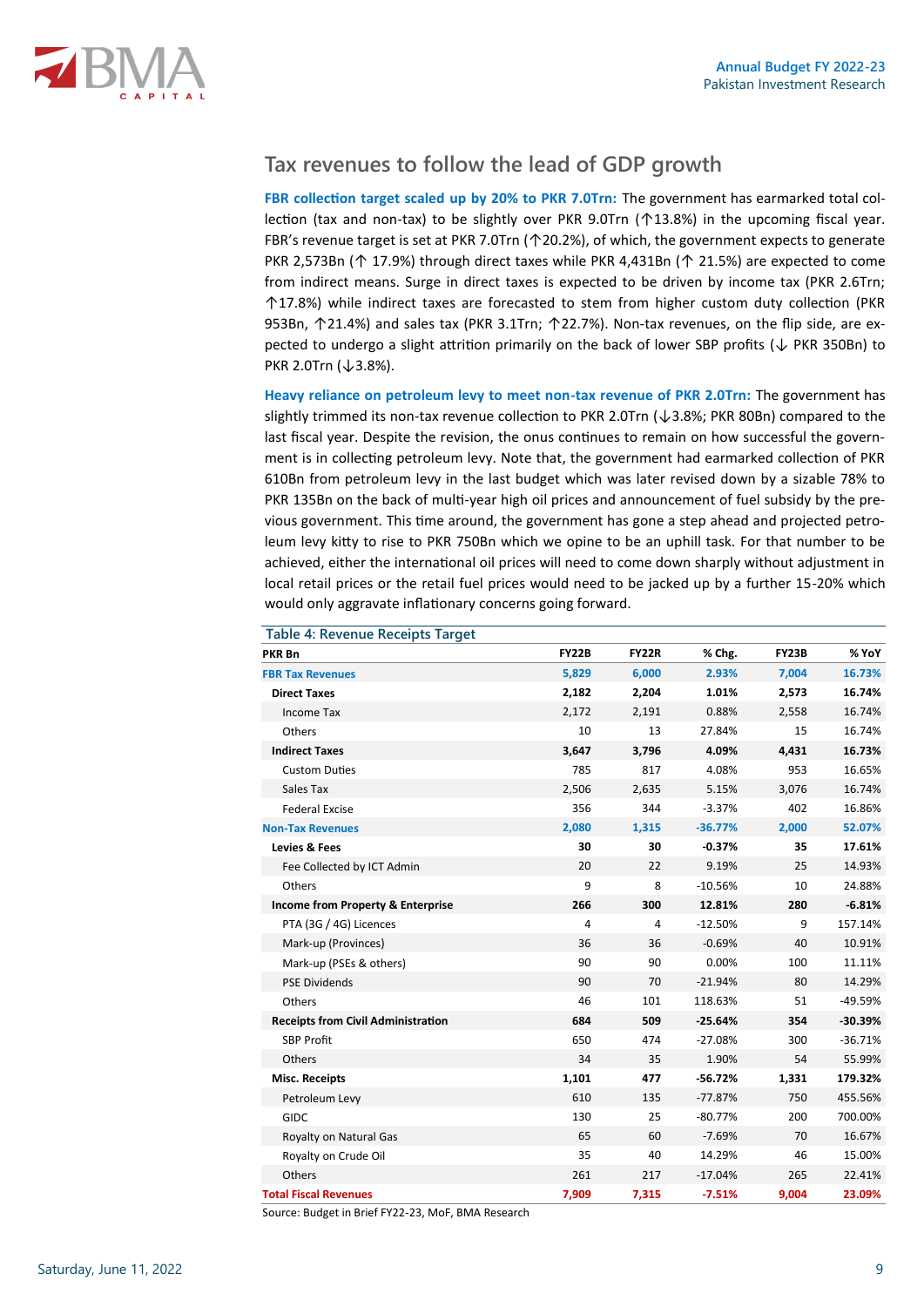

### **High domestic borrowings to keep expenditures elevated**

**Debt servicing conundrum to continue in this fiscal year as well:** Despite fiscal austerity being at the heart of the broader macroeconomic targets set out in the federal budget, the government envisages current expenditure to surge 15.6% in the upcoming fiscal year to PKR 8.7Trn courtesy burgeoning finance costs. The long looming dilemma of high interest rate payments on outstanding debt will continue to grapple in the forthcoming fiscal year as mark-up payments surge to PKR 4.0Trn (↑29.1%). We opine this to be on the back of high exposure to the domestic market where 6MKIBOR has surpassed 15% and government's inability to borrow from the Central Bank given tough IMF conditions. On the other hand, there are minor upward adjustments in subsidies and grants to PKR 699Bn (↑2.5%) and PKR 1,242Bn (↑6.4%) respectively while COVID/Emergency/ Disaster fund has been scaled back by 20% to PKR 100Bn.

**Table 5: Current Expenditures**

| PKR Bn                                | <b>FY22B</b> | <b>FY22R</b> | % Chg.      | <b>FY23B</b> | % YoY.    |
|---------------------------------------|--------------|--------------|-------------|--------------|-----------|
| <b>Mark-up Payment</b>                | 3,060        | 3,144        | 2.73%       | 3,950        | 25.66%    |
| Mark-up on Domestic Debt              | 2,757        | 2,770        | 0.49%       | 3,439        | 24.14%    |
| Mark-up on Foreign Debt               | 303          | 373.183      | 23.16%      | 510.972      | 36.92%    |
| Pension                               | 480          | 525          | 9.38%       | 530          | 0.95%     |
| Military                              | 360          | 394          | 9.44%       | 395          | 0.25%     |
| Civil                                 | 120          | 131          | 9.17%       | 135          | 3.05%     |
| <b>Defence Affairs &amp; Services</b> | 1,370        | 1,480        | 8.05%       | 1,523        | 2.89%     |
| <b>Grants &amp; Transfers</b>         | 1,168        | 1,090        | $-6.64%$    | 1,242        | 13.89%    |
| <b>Grants to Provinces</b>            | 106          | 94.35        | $-10.99%$   | 82           | $-13.09%$ |
| <b>Grants to Others</b>               | 1,061        | 996          | $-6.12%$    | 1,160        | 16.44%    |
| <b>Subsidies</b>                      | 682          | 1515         | 122.13%     | 699          | $-53.86%$ |
| Pay & Pension                         | 160          | 0            | $-100.00\%$ | 100          | N/A       |
| <b>Running of Civil Government</b>    | 479          | 530          | 10.65%      | 550          | 3.77%     |
| Provision for Disaster / Covid        | 125          | 232          | 85.60%      | 100          | -56.90%   |
| <b>Total Current Expenditures</b>     | 7,523        | 8,516        | 13.20%      | 8,694        | 2.09%     |

Source: Budget in Brief FY22-23, MoF, BMA Research

**Some major movements in individual heads:** Though, on the outset, allocations for grants and subsidies haven't moved much, it is worth noting that subsidies to the petroleum sector and fertilizer plants have gone up to PKR 71/15Bn respectively from PKR 20/6Bn in the previous fiscal year. Interestingly, subsidies for Naya Pakistan Housing Authority and mark-up on Naya Pakistan housing loans have almost been shelved as the budgeted amount has been scaled back from PKR 33Bn in the previous year to a meager PKR 1Bn for FY23. On the grants side, notable movement can be seen in Benazir Income Support Program (BISP) that has been revised up from PKR 246Bn to PKR 360Bn.

**Major reforms for the real estate sector:** In a bid to go after non-productive assets, the government set forth some key changes for the real estate sector. The government announced an annual tax equaling 1%, in case of second home on the market value of the property if the fair value exceeded PKR 25Mn. This calculation is based upon deemed rental income of 5% of the market value of the property of which 20% (1% of market value) will need to be paid out to the govt. Advance tax on the purchase of property has also been increased to 2% from 1% for filers while for non-filers the applicable rate will be 5%. Furthermore, capital gains tax on sale of immovable property within a period of 12 months was jacked up to 15%. This CGT rate will self-adjust by 2.5% with each passing year thus concluding at 0% in Year 6.

| Table 6: Development Expenditure & Net Lending |              |              |           |              |          |
|------------------------------------------------|--------------|--------------|-----------|--------------|----------|
| PKR Bn                                         | <b>FY22B</b> | <b>FY22R</b> | % Change  | <b>FY23B</b> | % Change |
| Dev. Expend. & Net Lending                     | 964          | 622          | $-35.48%$ | 808          | 29.90%   |
| <b>Total PSDP</b>                              | 2,135        | 1.550        | $-27.40%$ | 2.159        | 39.28%   |
| Federal                                        | 900          | 550          | $-38.89%$ | 727          | 32.18%   |
| Provincial                                     | 1,235        | 1.000        | $-19.03%$ | 1,432        | 43.18%   |
| <b>Net Lending</b>                             | 64           | 72           | 12.50%    | 81           | 12.50%   |

#### **Table 6: Development Expenditure & Net Lending**

Source: Budget in Brief FY22-23, MoF, BMA Research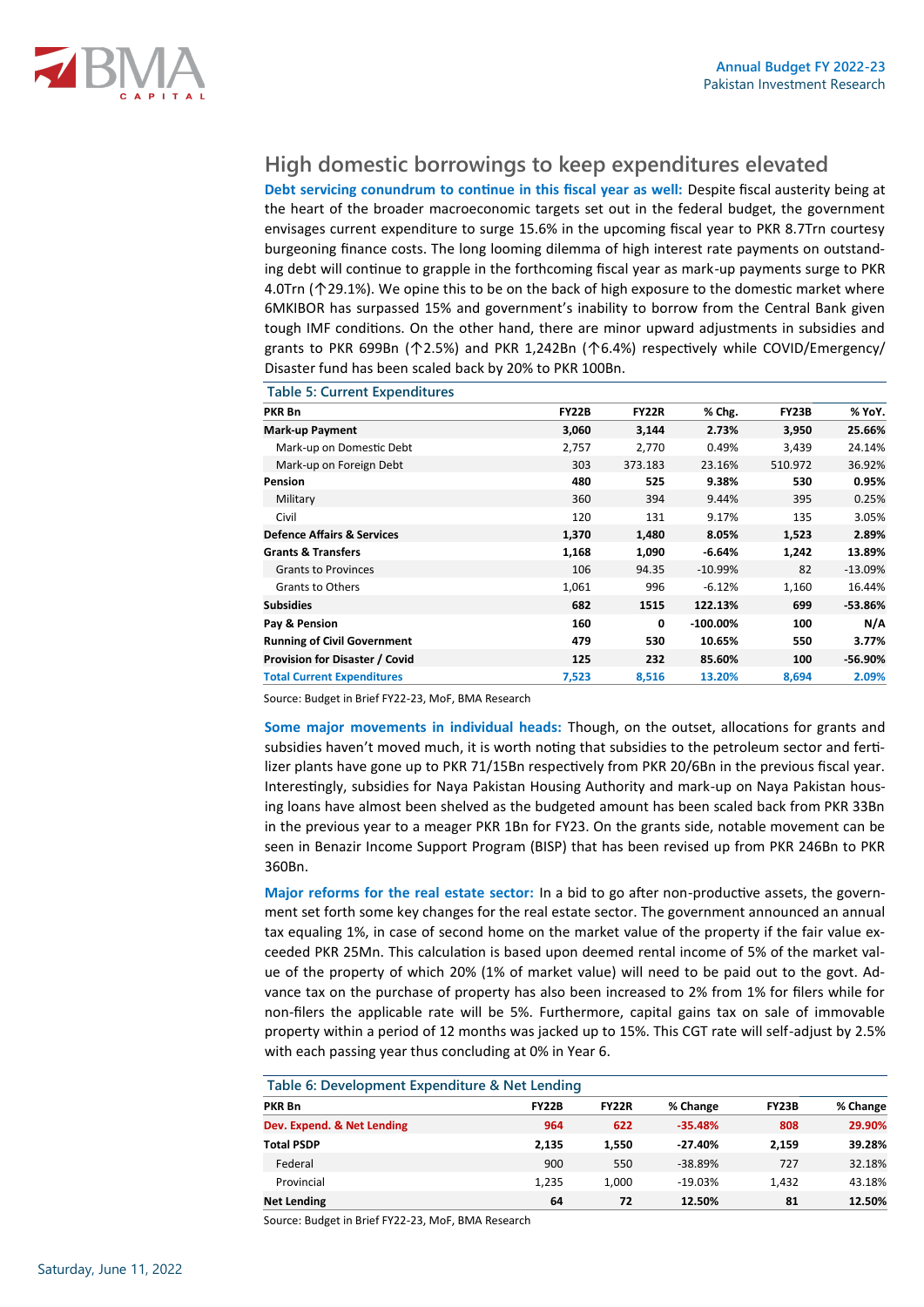| <b>Table 7: Subsidies</b>  |              |              |           |              |           |
|----------------------------|--------------|--------------|-----------|--------------|-----------|
| <b>PKR Bn</b>              | <b>FY22B</b> | <b>FY22R</b> | % Chg.    | <b>FY23B</b> | % YoY.    |
| WAPDA/PEPCO                | 511          | 989          | 93.54%    | 490          | $-50.46%$ |
| <b>KESC</b>                | 85           | 83           | $-2.35%$  | 80           | $-3.61%$  |
| Petroleum                  | 20           | 377          | 1785.00%  | 71           | $-81.17%$ |
| PASSCO                     | 7            | 7            | 0.00%     | 7            | 0.00%     |
| Utility Stores Corporation | 6            | 21           | 250.00%   | 17           | $-19.05%$ |
| <b>Others</b>              | 53           | 38           | $-28.49%$ | 34           | $-10.29%$ |
| <b>Total Subsidies</b>     | 682          | 1,515        | 122.13%   | 699          | $-53.86%$ |

Source: Budget in Brief FY22-23, MoF, BMA Research

**Negatives have largely been priced in:** While we agree that performance of the local bourse has been marred by economic and political upheaval, cheap market multiples suggests that the negatives have largely been priced in. Though the initial reaction will be negative for the market because of higher incidence of tax on all major sectors, we opine further correction to be a good opportunity to take fresh positions. Trading at a  $P/E$  multiple of  $\sim$ 4x with double digit earnings growth and healthy dividend yields, we opine the market is nearing its bottom. That said, we recommend keeping a close eye on how macros unfold over the next few months while maintaining exposures in modestly leveraged, high yielding and low P/E scrips and shying away from highly leveraged, low yielding and cyclical sectors.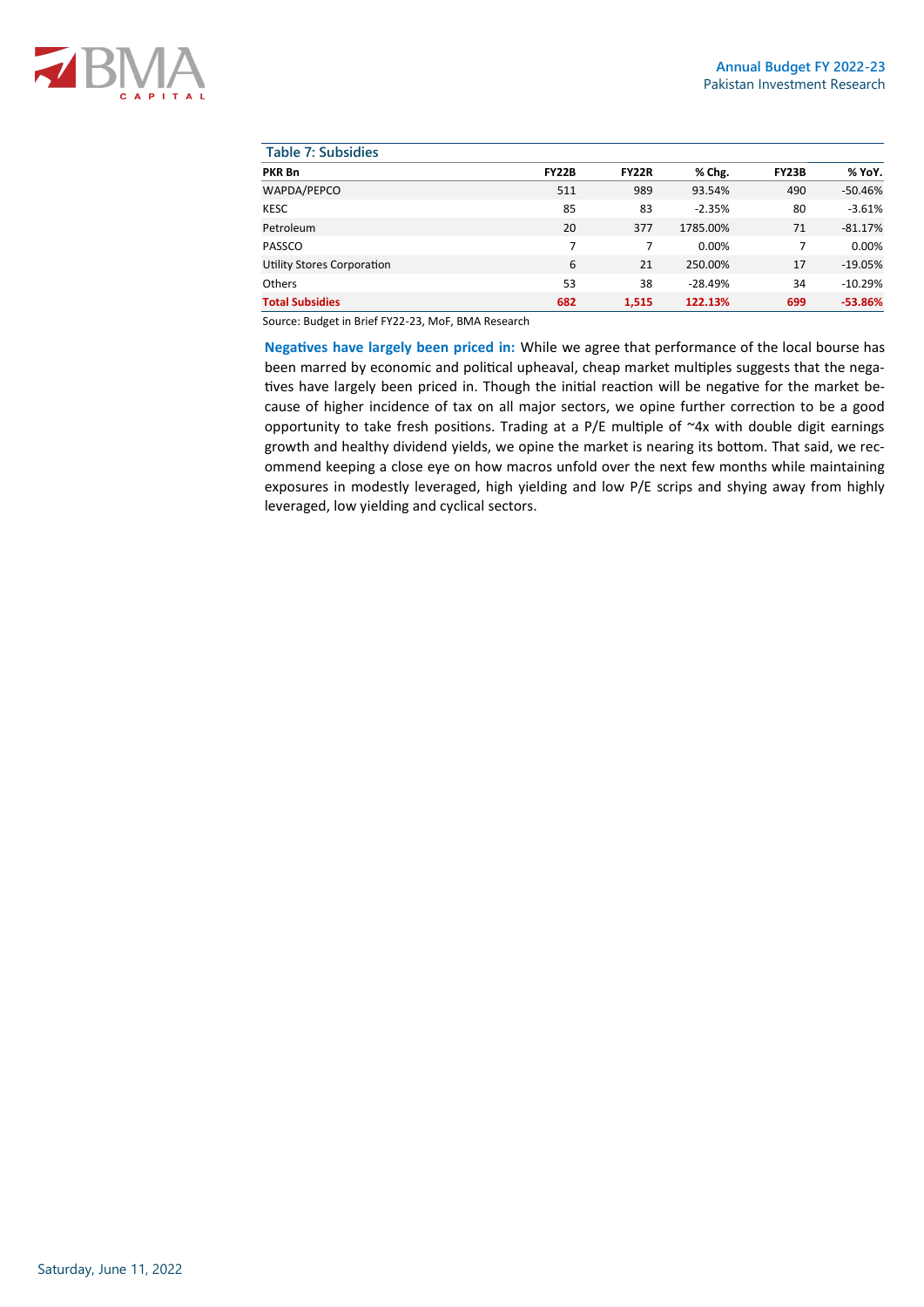

# BUDGET FY22 BUDGET BREAKDOWN

#### **Chart 7: Taxation Target Breakups Chart 8: Expenditures Breakdown**



Source: MoF. BMA Research Source: MoF, BMA Research



### **Chart 11: Current Account Deficit (% of GDP) Chart 12: Primary Balance (% of GDP)**



Source: MoF, BMA Research **Source: MoF, BMA Research** Source: MoF, BMA Research



### **Chart 9: Budgeted Expenditures (PKR Bn) Chart 10: Ambitious target set for PSDP disbursements**



Source: MoF, BMA Research Source: MoF, BMA Research Source: MoF, BMA Research

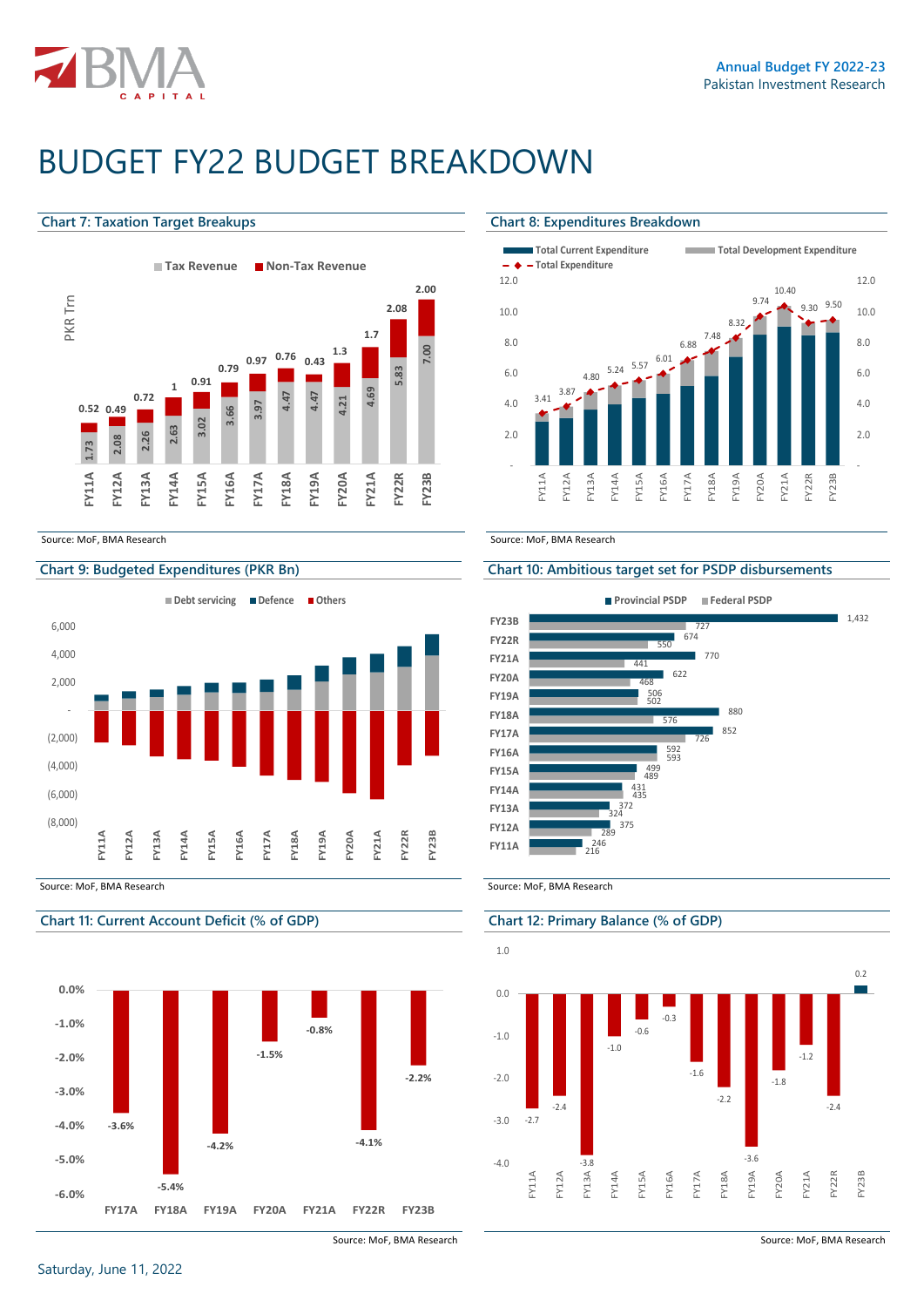

### **Summary of FY2022-23 budget**

### **Macroeconomic Targets**

- Budget outlay of PKR 9.5Trn has been set for FY23.
- The govt. has set a target of 5% GDP growth for FY23 while increasing the overall GDP size from PKR 67Trn to PKR 78.3Trn.
- Govt. expects inflation to average 11.5% next year compared to 11.7% in the ongoing fiscal year.
- FBR tax collection target has been set at 9.2% of GDP (PKR 7.0Trn, ↑20% against FY22 target) as compared to 8.6% in the current fiscal year. Direct taxes are budgeted at PKR 2.6Trn while indirect taxes are budgeted at PKR 4.4Trn.
- Fiscal deficit target is set at 4.9% of GDP (PKR 3.8Trn) as compared to 6.3% in FY22 (PKR 3.4Trn).
- Govt. is targeting a primary surplus of 0.2% in FY23 against a deficit of 2.4% in FY22.
- The govt. is expecting CAD at 2.2% of GDP (~USD 9Bn) in FY23 as compared to 4.1% (~USD 16Bn) of GDP in FY22.
- Imports are expected to come down from USD 75Bn in FY22 to USD 70Bn in FY23 while exports are expected to increase by ~12% to USD 35Bn.
- Remittances are projected at USD 33.2Bn as compared to USD 31.1Bn in FY22.

### **Expenditures**

- Expenditure set aside for development is PKR 808Bn of which PSDP related spending will be PKR 727Bn.
- Interest payments are budgeted to be PKR 3,950Bn for FY23 (Domestic: PKR 3,439Bn; External: PKR 511Bn) vs. PKR 3,144Bn for FY22 (Domestic: PKR 2,770Bn; External: PKR 373Bn).
- PKR 1,941Bn have been earmarked for targeted subsidies (PKR 699Bn) and grants & BISP (PKR 1,242Bn).
- PKR 21Bn have been allocated for agriculture and food security.
- Govt. has sanctioned PKR 73Bn for power sector development of which PKR 12Bn will be used to develop Mohmand Dam.

#### **Relief Measures**

- A total of PKR 40.5Bn will be released under DLTL along with complete disbursement of sales tax refunds for exporters.
- Interest free loans to individuals up to PKR 0.5Mn while business loans up to PKR 25Mn will be provided on easy instalments to support youth development.
- To promote the film industry, producers, cinema houses, production houses and film museums have been provided tax exemptions up to 5 years. Moreover, cinema and producers have been exempted from income tax as well.
- Govt. has set aside PKR 17Bn for the IT sector to promote exports, provide laptops and improve the overall network.
- Salaried individuals drawing up to PKR 1.2Mn/annum are now exempt from Income Tax while the number of applicable taxation slabs have been reduced to 7 from 12 along with a reduction in effective tax rate for individuals earning up to PKR 1.5Mn/month.
- Tax on Behbood certificates has been reduced from 10% to 5% for the incoming fiscal year for pensioners.
- Fixed income and sales tax regime has been introduced for retailers which will be based on their electricity consumption and will range between PKR 3-10k per annum.
- Sales tax on tractors, wheat, maize, canola etc has been removed.
- Customs duty on the import of 400 items in the manufacturing sector has been rationalized.
- Tax on synthetic yarn has been adjusted downward.
- All import level taxes to be made adjustable for industrial units to ease working capital constraints.
- Custom duties on more than 30 APIs have been abolished.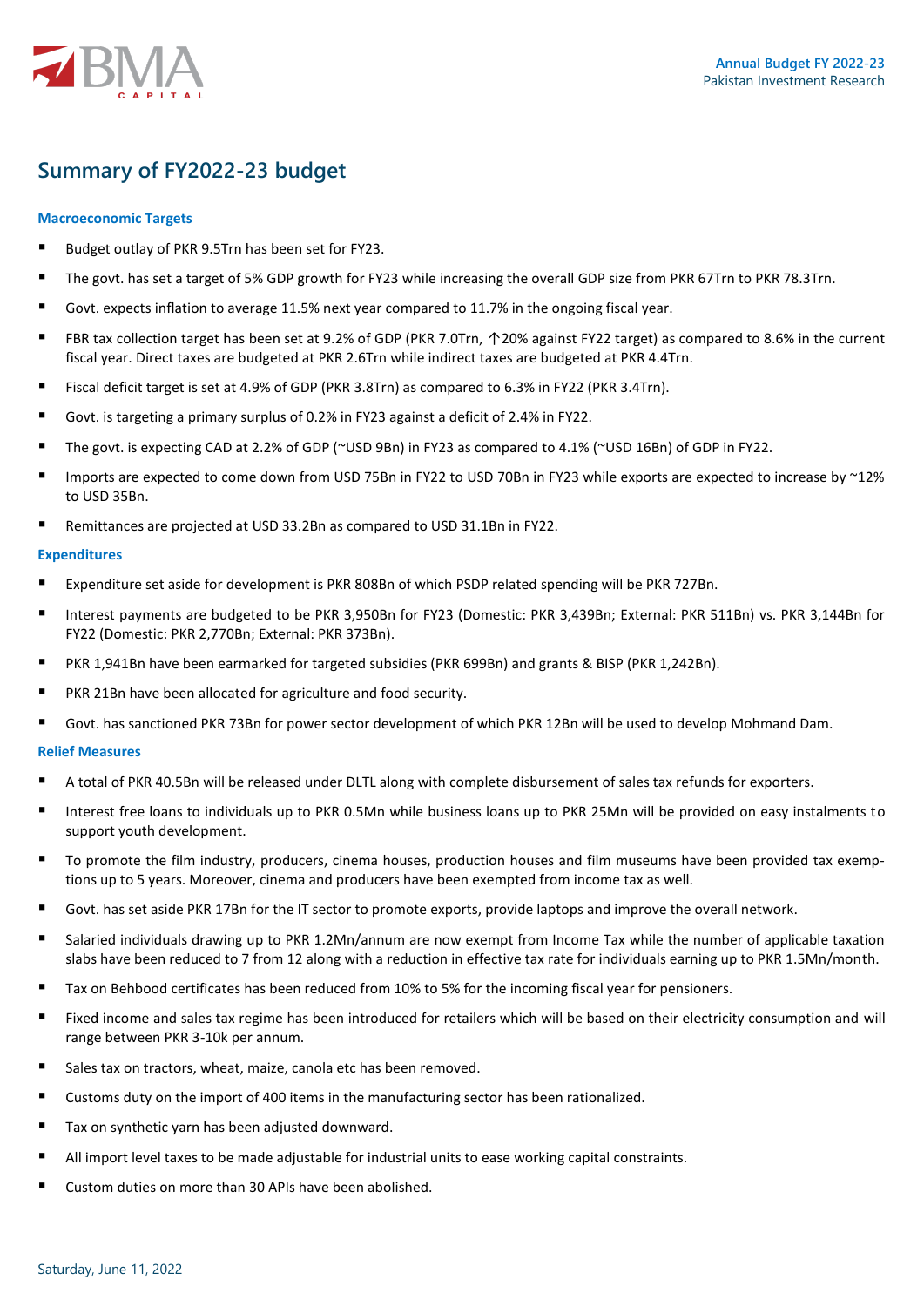

## **Summary of FY2022-23 budget**

### **Tax Measures**

- Immovable properties valuing more than PKR 25Mn (in case of second home) will be assumed to generate 5% of their fair market value as rental income, of which 20% will be taxed.
- 15% CGT has been imposed on gain on sales of immovable properties if sold within a period of 12 months, which will reduce by 2.5% every year and become 0% in Year 6.
- Advance tax on filers to be increased to 2% (5% for non-filers) from 1% on purchase of property.
- Companies and AOPs earning more than PKR 300Mn will be subject to additional 2% tax on annual income.
- Advance tax on autos having engine capacity of 1601cc or more to be increased.
- Corporate Tax on banks has been increased from 39% (including Super Tax) to 45%.
- Credit/debit card payments made outside the country to be taxed at 1% for filers and 2% for non-filers.